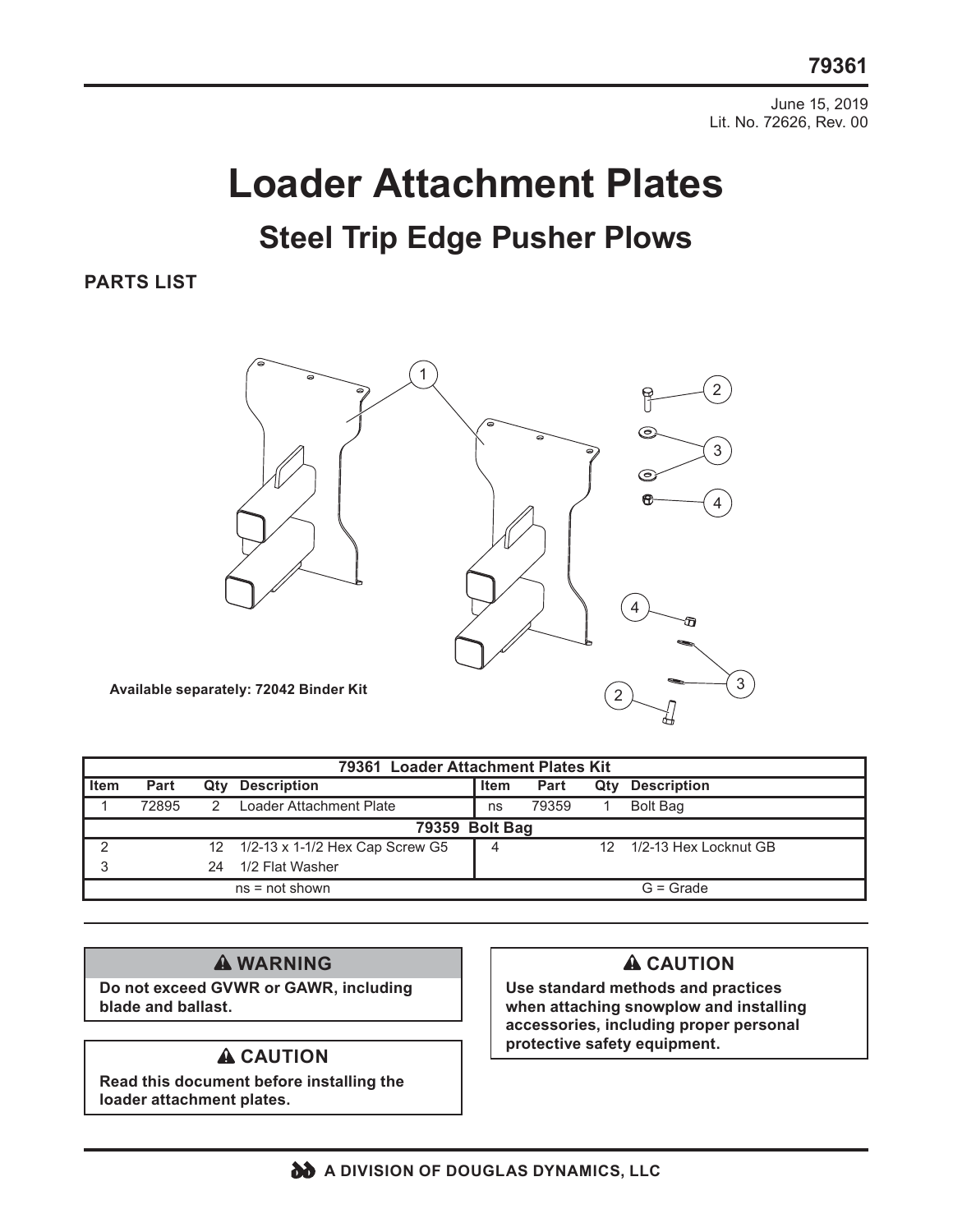### **INSTALLATION INSTRUCTIONS**

Install the loader attachment plates to the coupler mounting hubs on the back of the blade using a 1/2" x 1-1/2" cap screw, two 1/2" flat washers, and a 1/2" locknut at each mounting hole, as shown. Tighten fasteners to 75 ft-lb.



#### **ATTACHING SNOWPLOW TO LOADER**

#### **The Binder Kit (PN 72042, sold separately) must be used for bucket loader installations.**

1. Guide the leading edge of the loader bucket into the 2-post receptacles on the attachment plates.



2. The bucket edge will rest against the attachment plates. The upper posts will fit inside the bucket and should be centered. The lower posts will be positioned under the bucket.



3. Attach the chains and ratchet binder to secure the plow to the bucket, as described in the next section.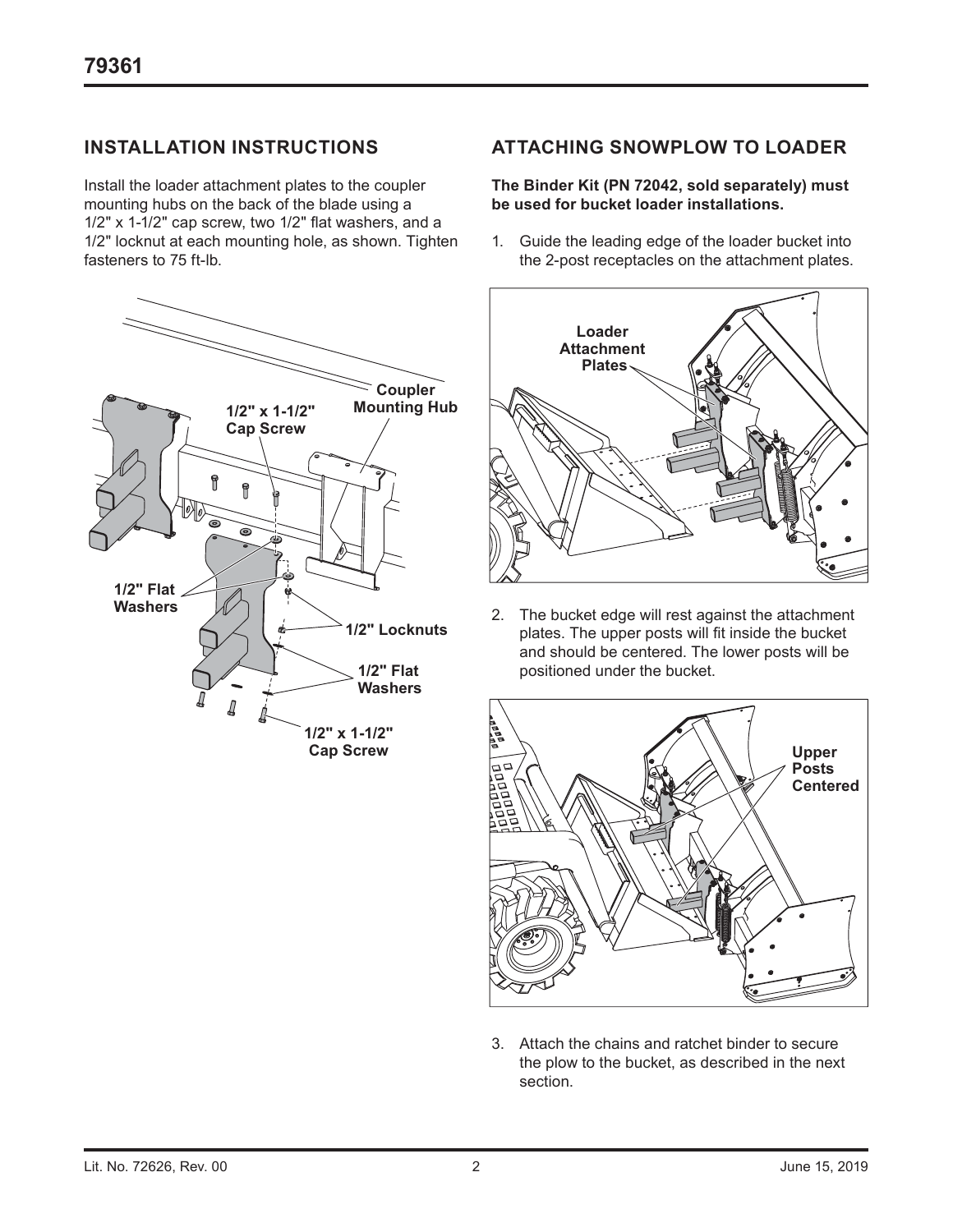## **Install Chains and Ratchet Binder**

1. Weld the 2 supplied grab hooks onto the sides or back corners of the loader bucket. Make sure to choose locations where the hooks will be level with the chain attachment points on the back of the pusher plow. This will ensure that the installed chains will be parallel to the ground, which makes it easier to center the plow on the loader bucket.



2. Use a supplied clevis attachment to connect one of the supplied chains to the attachment point on one side of the pusher plow. Drop the other end of the chain into the welded-on grab hook. Leave enough slack to allow for centering the pusher plow on the loader bucket.

Repeat on the opposite side of the snowplow using the second length of chain.

- 3. Raise the bucket to lift the plow off the ground. Add or remove slack in the chains as necessary to center the plow on the bucket, making sure one of the chains is pulled taut.
- 4. Using the supplied ratchet binder, take up the remaining slack in the second chain.